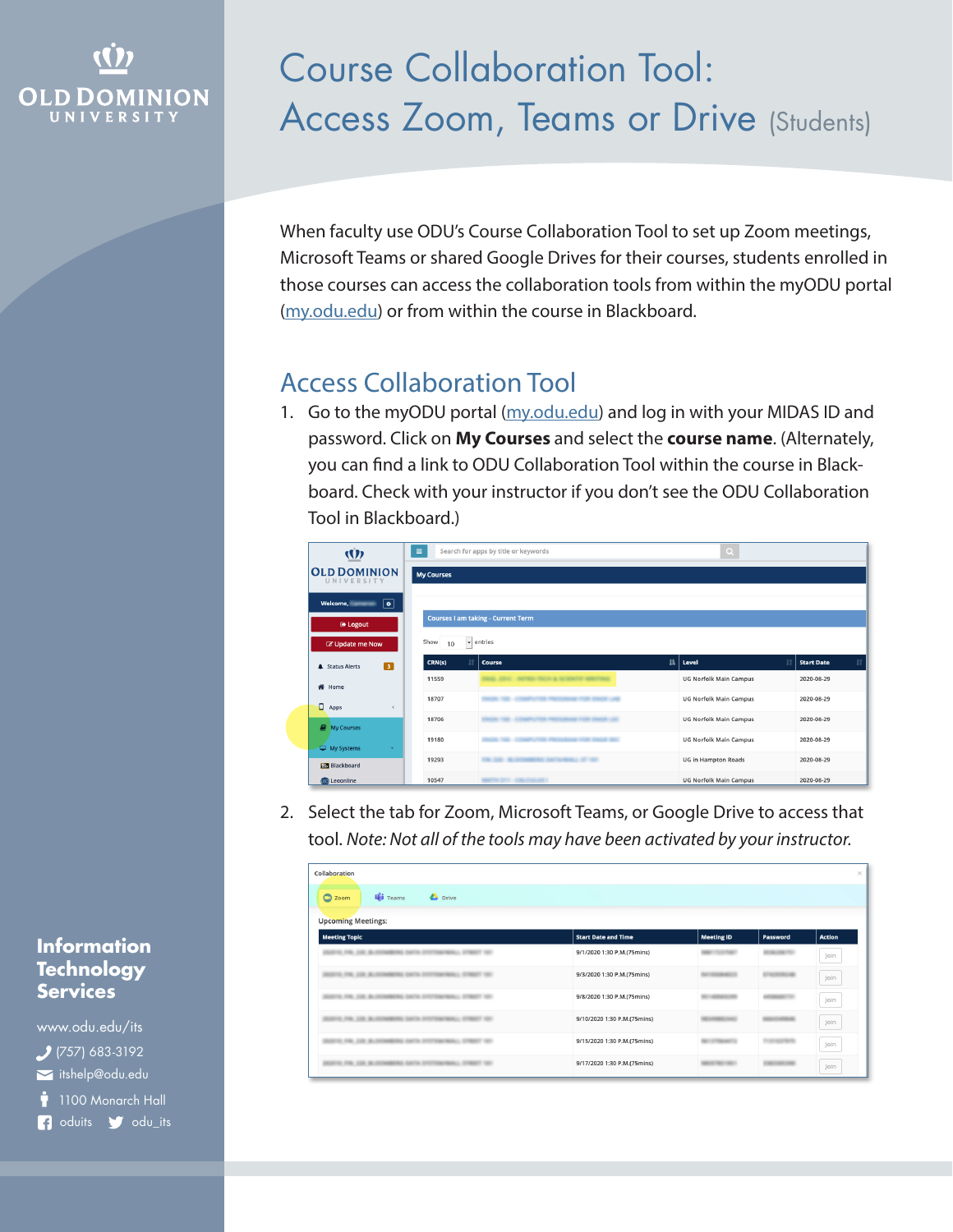

### Access Zoom

The Zoom tab shows a list of upcoming meetings for your course.

Click the **Join** button to open the meeting in the Zoom app on your device. (Make sure that you are logged in to Zoom with your ODU MIDAS ID and password.)

| <b>ED</b> Teams<br>C Zoom                         | <b>Drive</b>                    |                   |          |               |               |
|---------------------------------------------------|---------------------------------|-------------------|----------|---------------|---------------|
|                                                   |                                 |                   |          |               |               |
|                                                   |                                 |                   |          |               |               |
| <b>Upcoming Meetings:</b><br><b>Meeting Topic</b> | <b>Start Date and Time(EST)</b> | <b>Meeting ID</b> | Password | <b>Status</b> | <b>Action</b> |

*The Join button is available 30 minutes before the start of the class. Prior to that, the class status displays* Waiting*. You may need to refresh the page 30 minutes before class to see the* Join *button.*

# Access Microsoft Teams

The Teams tab will show a **Launch Teams** button if your instructor has created a Team for your course.

Click the **Launch Teams** button to launch the Teams app (if you have it installed on your device) and view your course's team. (Make sure that you are logged in to Teams with your ODU email address and MIDAS password.)

| Collaboration |       |              |
|---------------|-------|--------------|
| CO Zoom       | Teams | <b>Drive</b> |
| Launch teams  |       |              |

*Note: You can also access the Team directly from the Teams app. The course team is displayed in your list of teams.*

**Course Collaboration** Tool: Access Zoom, Teams or Drive (Students)